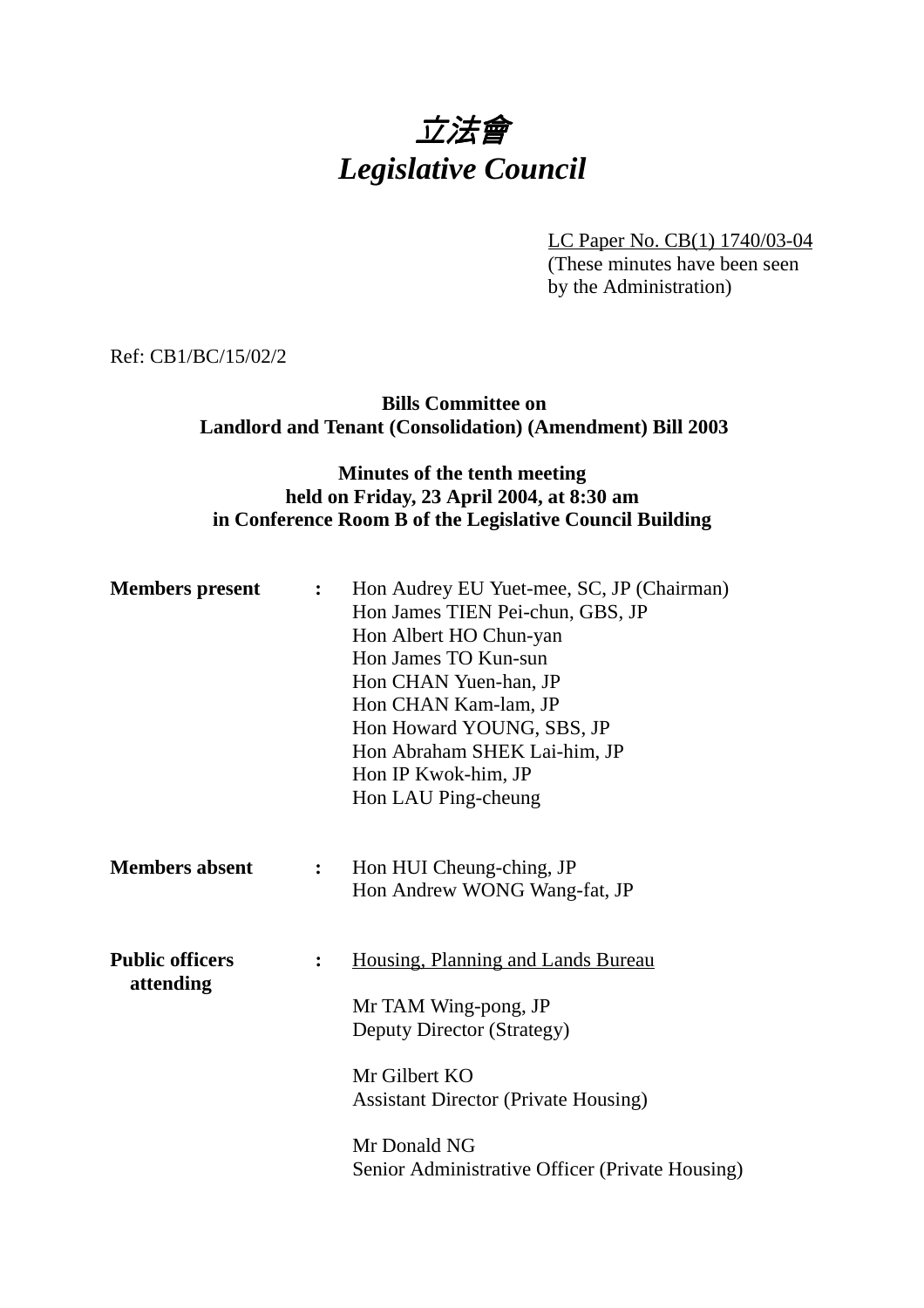|                                | Department of Justice<br>Mr John WILSON<br><b>Consultant Counsel</b> |
|--------------------------------|----------------------------------------------------------------------|
|                                |                                                                      |
|                                |                                                                      |
|                                | Ms Carmen CHU<br><b>Senior Government Counsel</b>                    |
|                                | <b>Rating and Valuation Department</b>                               |
|                                | Mr WONG Chun-shiu, JP<br>Deputy Commissioner                         |
|                                | Mr LO Hing-chung<br><b>Assistant Commissioner</b>                    |
|                                | Mr CHAN Kwok-fan<br><b>Senior Rent Officer</b>                       |
|                                | Miss Becky YU<br>Chief Council Secretary (1)1                        |
|                                | Ms Bernice WONG<br><b>Assistant Legal Adviser 1</b>                  |
|                                | Mrs Mary TANG<br>Senior Council Secretary (1)2                       |
| $\mathbf{L}$<br>$\ddot{\cdot}$ |                                                                      |

| I. | <b>Meeting with the Administration</b> |                                                                 |
|----|----------------------------------------|-----------------------------------------------------------------|
|    | (LC Paper No. CB(1) 1498/03-04(08)     | Second batch of draft Committee                                 |
|    |                                        | amendments<br>(CSAs)<br>Stage<br>proposed by the Administration |
|    | LC Paper No. CB(1) 1498/03-04(10)      | -- Marked-up copy of the Bill                                   |
|    |                                        | incorporating the draft CSAs                                    |
|    |                                        | received so far                                                 |
|    | LC Paper No. CB(1) 1594/03-04(01)      | -- List of follow-up actions arising                            |
|    |                                        | discussion<br>the<br>from<br>$\alpha$                           |
|    |                                        | 15 April 2004                                                   |
|    | LC Paper No. CB(1) 1594/03-04(02)      | Draft CSAs to be moved by                                       |
|    |                                        | Hon Albert HO Chun-yan                                          |
|    |                                        |                                                                 |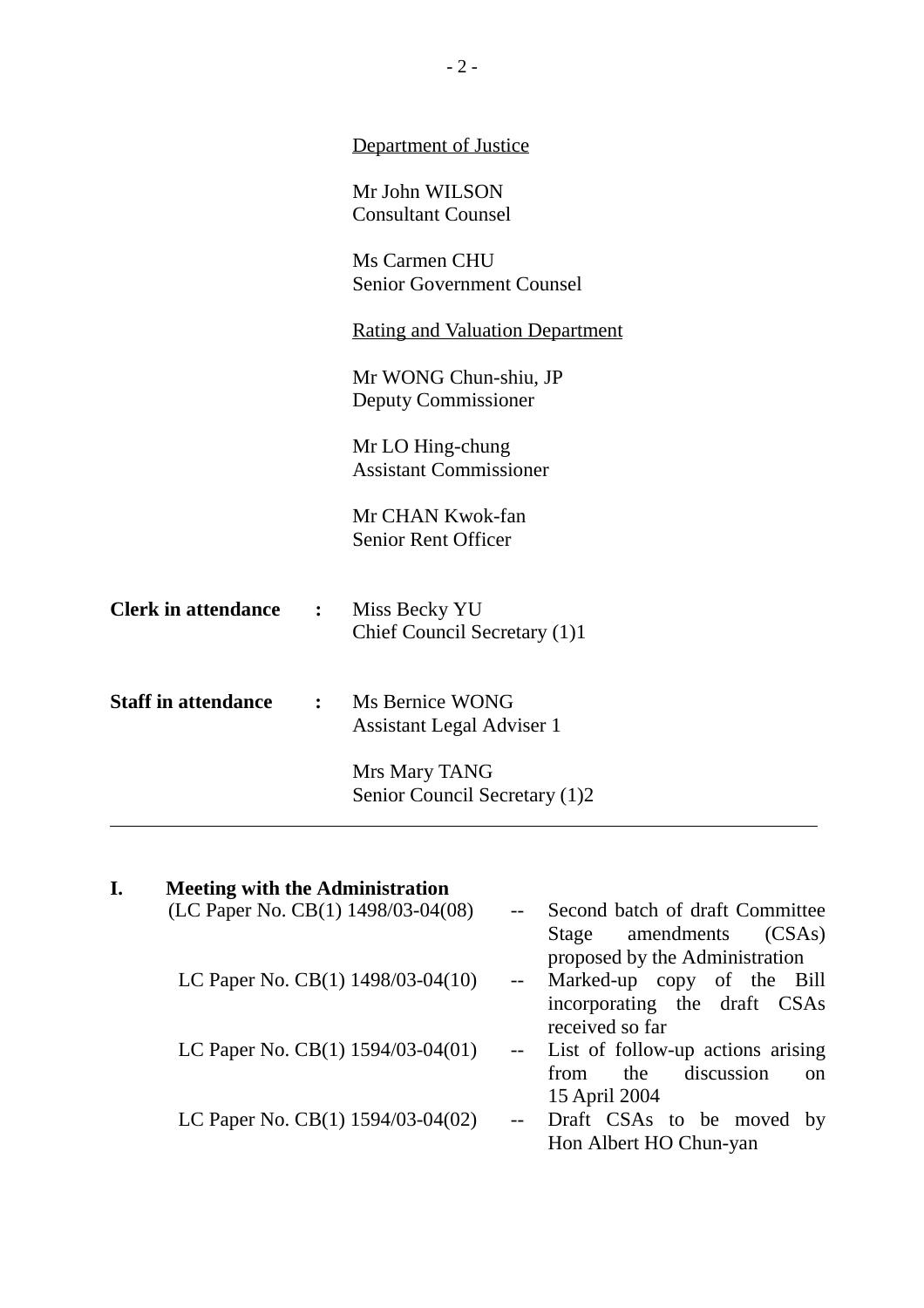- LC Paper No. CB(1) 1594/03-04(03) -- Administration's response to item 1 of the list of follow-up actions arising from the discussion on 26 March 2004 regarding the provision of standardized transitional termination notice)
- 2. The Committee deliberated (Index of proceedings attached at **Annex A**).

# 3. The Administration was requested to -

- (a) review clause 5(2) in the light of common law in respect of change in the parties to the tenancy, particularly in the event of change of tenant;
- (b) advise whether the delivery of transitional termination notice to the mailbox of tenant by landlord in person complied with the requirements under clause 5A(4) and whether this was acceptable in other legislation. To also consider replacing the phrase "posted for 3 successive days" in clause 5A(5)(b) with "posted on 3 successive days";
- (c) consider placing clause 5B(1) under clause 5 for the sake of clarity; and
- (d) make it clear that the provisions in proposed Rule 69(2) of the Lands Tribunal Rules only applied to applications filed on or after the commencement date.
- 4. The meeting ended at 10:20 am.

Council Business Division 1 Legislative Council Secretariat 7 May 2004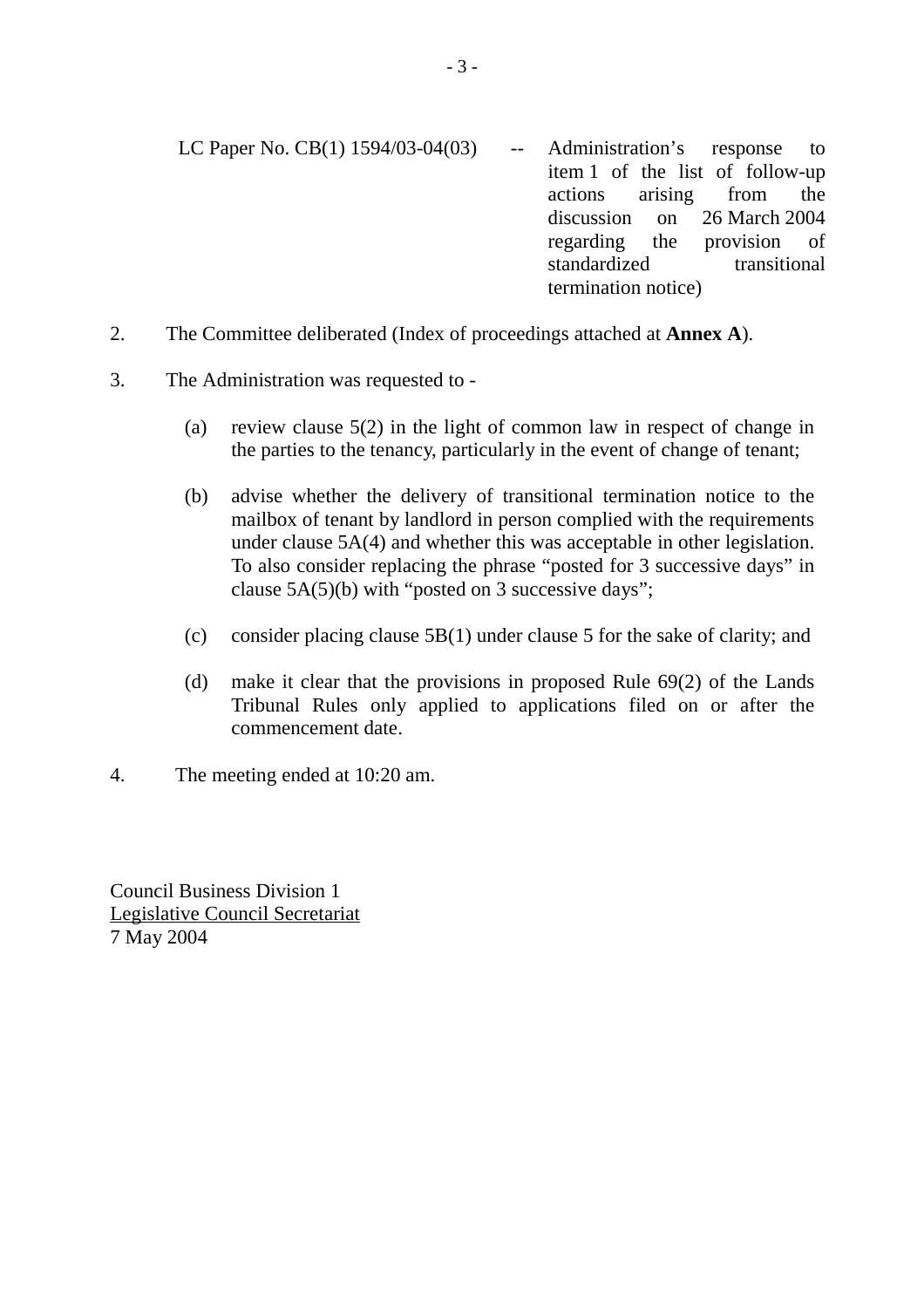#### **Proceedings of the meeting of the Bills Committee on Landlord and Tenant (Consolidation) (Amendment) Bill 2003 Meeting on Friday, 23 April 2004, at 8:30 am in Conference Room B of the Legislative Council Building**

| <b>Time marker</b> | <b>Speaker</b>             | Subject(s)                                                                                                                                                                                                                                                                                                                                                                                                                                                                                                                                                                                                                                                                                                                         | <b>Action required</b> |
|--------------------|----------------------------|------------------------------------------------------------------------------------------------------------------------------------------------------------------------------------------------------------------------------------------------------------------------------------------------------------------------------------------------------------------------------------------------------------------------------------------------------------------------------------------------------------------------------------------------------------------------------------------------------------------------------------------------------------------------------------------------------------------------------------|------------------------|
| $000000 - 000156$  | Chairman                   | Introductory remarks                                                                                                                                                                                                                                                                                                                                                                                                                                                                                                                                                                                                                                                                                                               |                        |
| $000157 - 000441$  | Administration<br>Chairman | List of follow-up<br>actions<br>arising from the discussion at<br>the meeting on 15 April 2004 -<br>(a) Administration's stance on<br>the use of administrative<br>measures to retain the<br>prevailing<br>statutory<br>compensation for tenants<br>of the remaining 13 former<br>Land<br>Development<br>Corporation<br>(LDC)<br>projects but such measures<br>had to be worked out by<br>URA; and<br>(b) members'<br>request<br>for<br>of eligibility<br>relaxation<br>criteria for public rental<br>housing for tenants of the<br>remaining 13 former LDC<br>projects had been referred<br>to the Housing Planning<br>and Lands Bureau<br>and<br>URA for consideration<br>Letter to the Chairman from<br>Renewal<br>the<br>Urban |                        |
|                    |                            | Authority (URA) regarding<br>compensation<br>for<br>tenants<br>affected by URA projects was<br>tabled at the meeting (the letter<br>was subsequently circulated to<br>members vide LC Paper No.<br>$CB(1)$ 1614/03-04(01))                                                                                                                                                                                                                                                                                                                                                                                                                                                                                                         |                        |
|                    |                            |                                                                                                                                                                                                                                                                                                                                                                                                                                                                                                                                                                                                                                                                                                                                    |                        |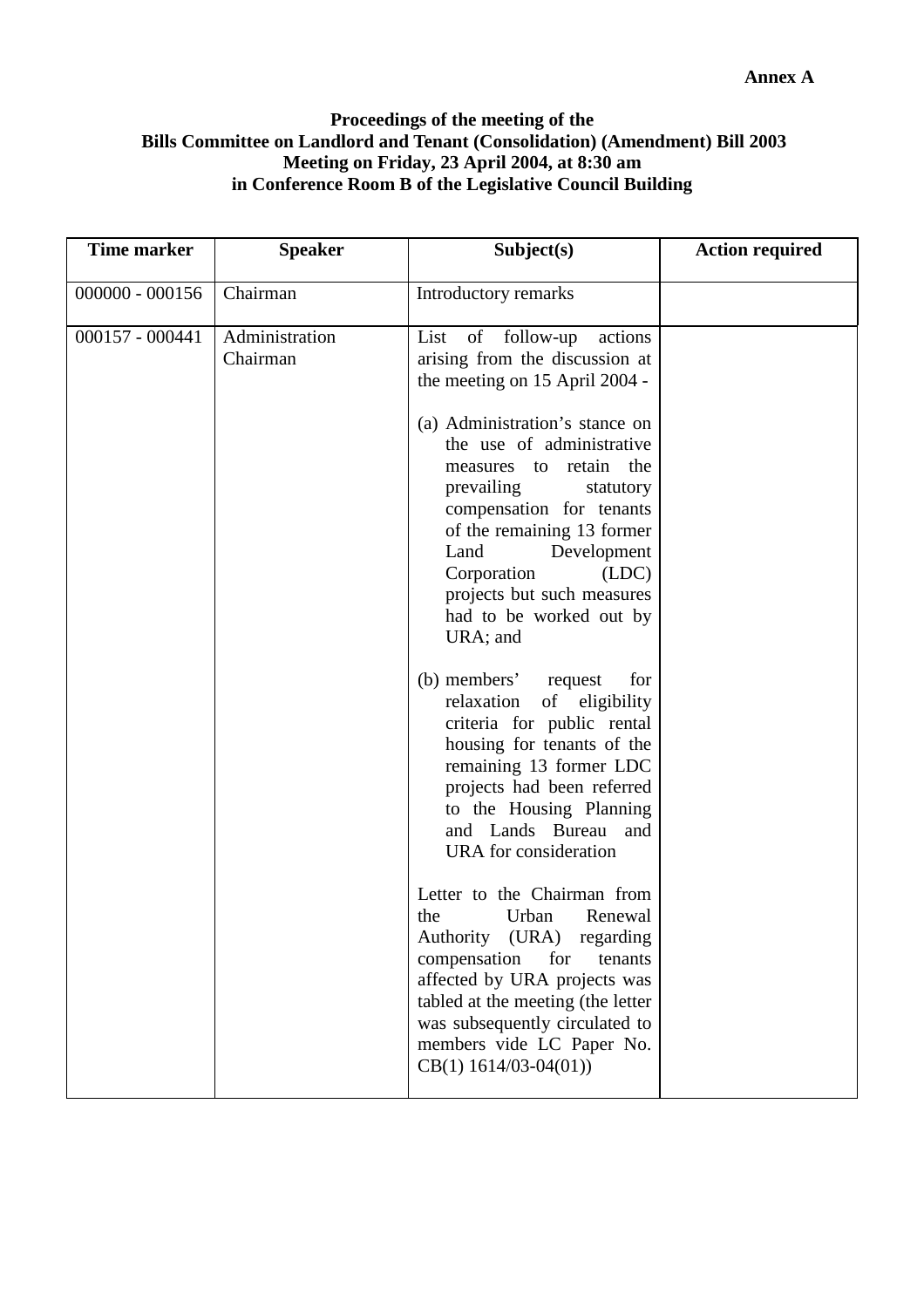| <b>Time marker</b> | <b>Speaker</b>                                | Subject(s)                                                                                                                                                                                                                                                                                                                                                                                                                                                                                                                                    | <b>Action required</b> |
|--------------------|-----------------------------------------------|-----------------------------------------------------------------------------------------------------------------------------------------------------------------------------------------------------------------------------------------------------------------------------------------------------------------------------------------------------------------------------------------------------------------------------------------------------------------------------------------------------------------------------------------------|------------------------|
| 000442 - 000736    | Mr IP Kwok-him<br>Administration              | Discussion on administrative<br>measures to retain the statutory<br>for<br>compensation<br>the<br>remaining 13 former<br><b>LDC</b><br>projects -<br>(a) Administrations'<br>explanation<br>that<br>the<br>purpose of the Bill was not<br>to govern compensation                                                                                                                                                                                                                                                                              |                        |
|                    |                                               | made by URA; and<br>(b) URA was expected to<br>work out<br>compensation<br>arrangement for affected<br>tenants                                                                                                                                                                                                                                                                                                                                                                                                                                |                        |
| 000737 - 000832    | Chairman<br>Administration                    | Examination of Committee<br>Stage amendments<br>(CSAs)<br>proposed<br>by<br>the<br>Administration                                                                                                                                                                                                                                                                                                                                                                                                                                             |                        |
| 000833 - 002609    | Administration<br>Chairman<br>Mr Howard YOUNG | Clauses 1 and 2<br>Clause 5 - Discussion on<br>whether alteration of tenancy<br>would include change<br>of<br>parties to a tenancy -<br>(a) the terms and conditions of<br>existing<br>tenancy,<br>an<br>including any transitional<br>termination notice (TTN)<br>given to the tenant, would<br>remain valid in the case<br>where a tenanted property<br>had changed ownership;<br>and<br>(b) a new tenancy would have<br>to be signed if there was a<br>change of tenant since this<br>was not normally allowed<br>unless previously agreed |                        |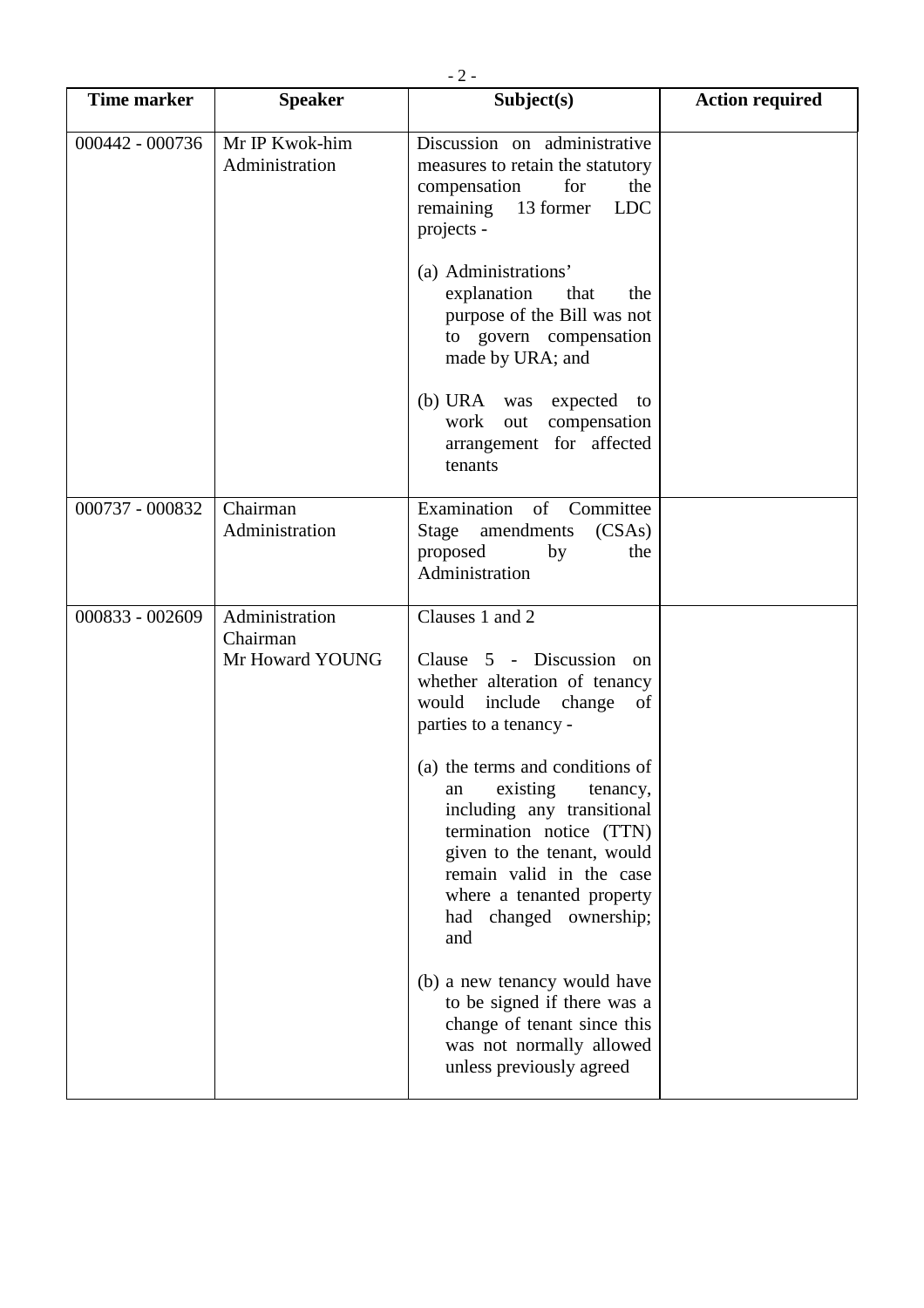| <b>Time marker</b> | <b>Speaker</b>                                       | Subject(s)                                                                                                                                                                                                                                                                                                           | <b>Action required</b>                                                                                                                                                                   |
|--------------------|------------------------------------------------------|----------------------------------------------------------------------------------------------------------------------------------------------------------------------------------------------------------------------------------------------------------------------------------------------------------------------|------------------------------------------------------------------------------------------------------------------------------------------------------------------------------------------|
| 002610-003105      | Mr LAU Ping-cheung<br>Administration                 | Discussion on complications<br>arising from company leases as<br>there<br>might be frequent<br>changes of occupants -<br>(a) terms of the lease should<br>prevail; and<br>(b) landlords would still be<br>required to serve TTN to<br>the party who signed the<br>company leases                                     |                                                                                                                                                                                          |
| 003106 - 004047    | Chairman<br>Mr IP Kwok-him<br>Administration<br>ALA1 | situation where landlord<br>(a)<br>would wish to continue<br>existing tenancy despite<br>change of tenants; and<br>(b) whether a change of tenant<br>would be regarded as a<br>change in tenancy and<br>whether such a change<br>would need to have the<br>consent of the landlord                                   | The Administration to<br>review clause $5(2)$ in<br>the light of common<br>law in respect of<br>change in the party to a<br>tenancy, particularly in<br>the event of change of<br>tenant |
| $004048 - 004201$  | ALA1                                                 | Savings provisions should be<br>reproduced in the loose-leaf<br>edition by virtue<br>of the<br>power vested in the Secretary<br>for Justice by the Laws<br>(Loose-leaf<br>Publication)<br>Ordinance<br>1990<br>since<br>the<br>saving clauses would not be<br>express provisions added to the<br>principal Ordinance |                                                                                                                                                                                          |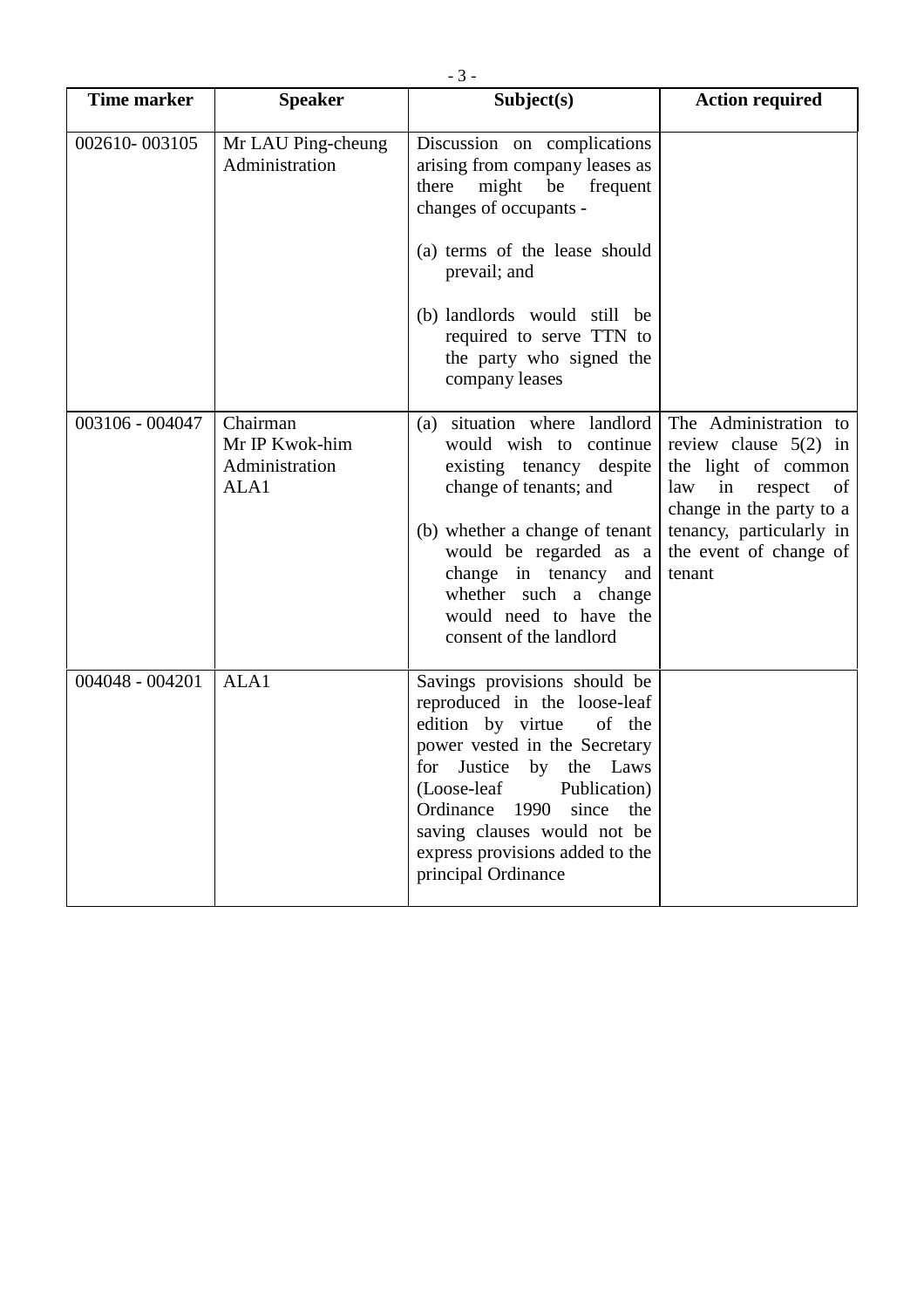| <b>Time marker</b> | <b>Speaker</b>                               | Subject(s)                                                                                                                                                                                                                                                                                                                                                                            | <b>Action required</b>                                                                                                                                                                                                                                                                                                                                                                                                                          |
|--------------------|----------------------------------------------|---------------------------------------------------------------------------------------------------------------------------------------------------------------------------------------------------------------------------------------------------------------------------------------------------------------------------------------------------------------------------------------|-------------------------------------------------------------------------------------------------------------------------------------------------------------------------------------------------------------------------------------------------------------------------------------------------------------------------------------------------------------------------------------------------------------------------------------------------|
| $004202 - 005440$  | Chairman<br>Mr IP Kwok-him<br>Administration | 5A - Transitional<br>Clause<br>termination notice<br>(a) need to be clear about the<br>means for serving TTN<br>and how to ensure that<br>TTN had been posted for<br>three successive days; and<br>(b) more appropriate to replace<br>the phrase "posted"<br><u>for</u><br>3 successive<br>$\frac{days''}{}$<br>in<br>5A(5)(b)<br>clause<br>with<br>"posted on 3 successive"<br>days" | The Administration to<br>advise<br>whether<br>the<br>delivery of TTN to the<br>mailbox of tenant by<br>landlord<br>in<br>person<br>complied<br>with<br>the<br>requirements<br>under<br>clause $5A(4)$<br>and<br>whether<br>this<br>was<br>in<br>acceptable<br>other<br>legislation.<br>To<br>also<br>consider replacing the<br>phrase<br>"posted"<br>for<br>3 successive days" in<br>clause $5A(5)(b)$ with<br>"posted on 3 successive<br>days" |
| 005441 - 010754    | Chairman<br>Administration                   | Illustration of the application<br>of clauses $5A(3)(a)$ and (b)                                                                                                                                                                                                                                                                                                                      |                                                                                                                                                                                                                                                                                                                                                                                                                                                 |
| 010755 - 011522    | Chairman<br>Administration<br>ALA1           | Clause 5B - Other transitional<br>provisions                                                                                                                                                                                                                                                                                                                                          | The Administration to<br>consider<br>placing<br>clause $5B(1)$<br>under<br>clause 5 for the sake of<br>clarity                                                                                                                                                                                                                                                                                                                                  |
| 011523 - 011817    | Administration<br>Chairman                   | Clause 7 - Savings in respect<br>of Part V                                                                                                                                                                                                                                                                                                                                            |                                                                                                                                                                                                                                                                                                                                                                                                                                                 |
| 011818 - 011720    | Chairman<br>Administration                   | Provisions<br>Clause<br>14<br>$\blacksquare$<br>transitional,<br>the<br>etc<br>to<br>enactment of the Landlord and<br>Tenant<br>(Consolidation)<br>(Amendment) Ordinance 2002                                                                                                                                                                                                         |                                                                                                                                                                                                                                                                                                                                                                                                                                                 |
| 011721 - 012915    | Chairman<br>ALA1<br>Mr James TIEN            | Schedule<br>Consequential<br>amendments<br><b>Lands Tribunal Ordinance</b><br><b>Lands Tribunal Rules</b>                                                                                                                                                                                                                                                                             | The Administration to<br>make it clear that the<br>provisions in proposed<br>Rule $69(2)$ of the Lands<br>Tribunal Rules<br>only<br>applied to applications<br>filed on or after the<br>commencement date                                                                                                                                                                                                                                       |